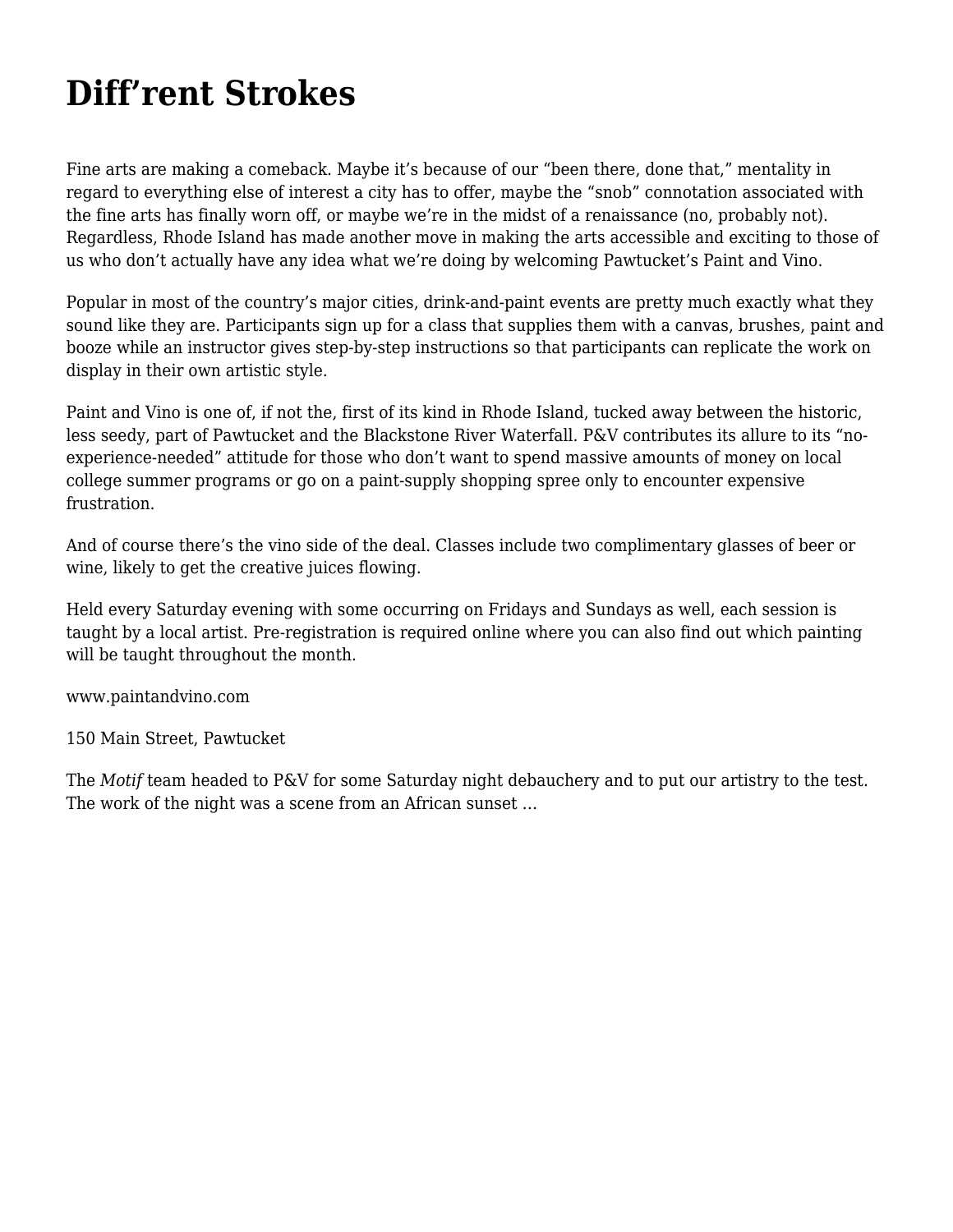

**Too Much Paint**

## **Artisté: Jeffrey Folker**

Before I begin, I want to assure you, I am not an artist. I will never be able to draw anything more than a stick figure (I am pretty much the Monet of stick figures), yet here I am, sitting in a place where I never expected to step foot – an art studio. The staff is exceptionally polite and welcoming, attentive toward everyone who walks in. They set out to assuage any worries as to my artistic abilities; anyone can paint. I agree, but silently, I still have my doubts.

As suggested by the very name of the event, and my aforementioned lack of artistic ability, I came for the vino (well, the birra). Brewed locally in Pawtucket, Foolproof Brewing was on deck and I tried all three – there was a golden ale with a nice balance of bitter hops and sweet malt, an India pale ale that surprisingly was not all that hoppy, and a porter that had hints of chocolate and an almost nutty finish.

Two hours after beginning my painting, I was staring in disbelief at what I created. It is not the best painting in the history of the world, but I was not *expecting* it to be the best. Nevertheless, it surpassed all of my expectations. Sure, I may have used more paint than Van Gogh did throughout his entire life, but nevertheless, I am proud of my work.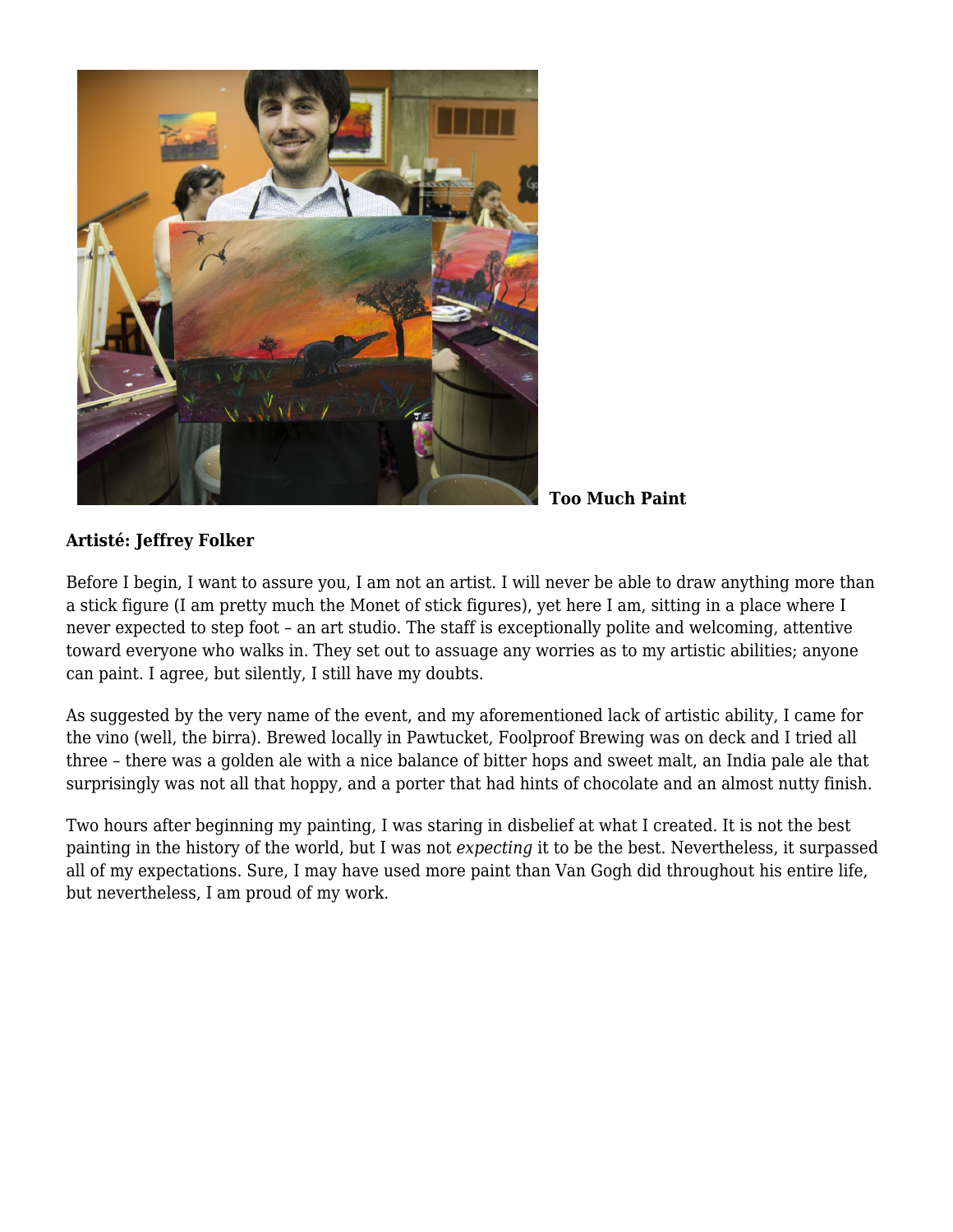

**Full Frontal Elephant**

## **Artisté: Caitlin Ardito**

When it comes to art, I'm not "in the scene," to say the least. I ended up at a Prov Gallery Night a few months back and fell in love with the concept of putting something onto a canvas. I haven't made it far past putting something on a piece of construction paper, really. I also came of the legal drinking age a year ago, so I'd say that my excitement for attending an event outside of a bar that serves complimentary wine is justified (for now).

Acrylic paintings of landscapes are apparently all about mixing colors. After what probably averaged out to four glasses of said vino (yeah, you only get two drink tickets, but …), I turned in my rainbow palette for a plate of primaries and got my blend on. I have to say, making colors is invigorating. By the last pinot noir I was in the zone and it was time to sketch in the silhouettes of the mom and baby elephants. No, no, I can do one better. I turned that bad boy around to the front.

I sold my first work of art for \$6. I think I can make a career out of this.